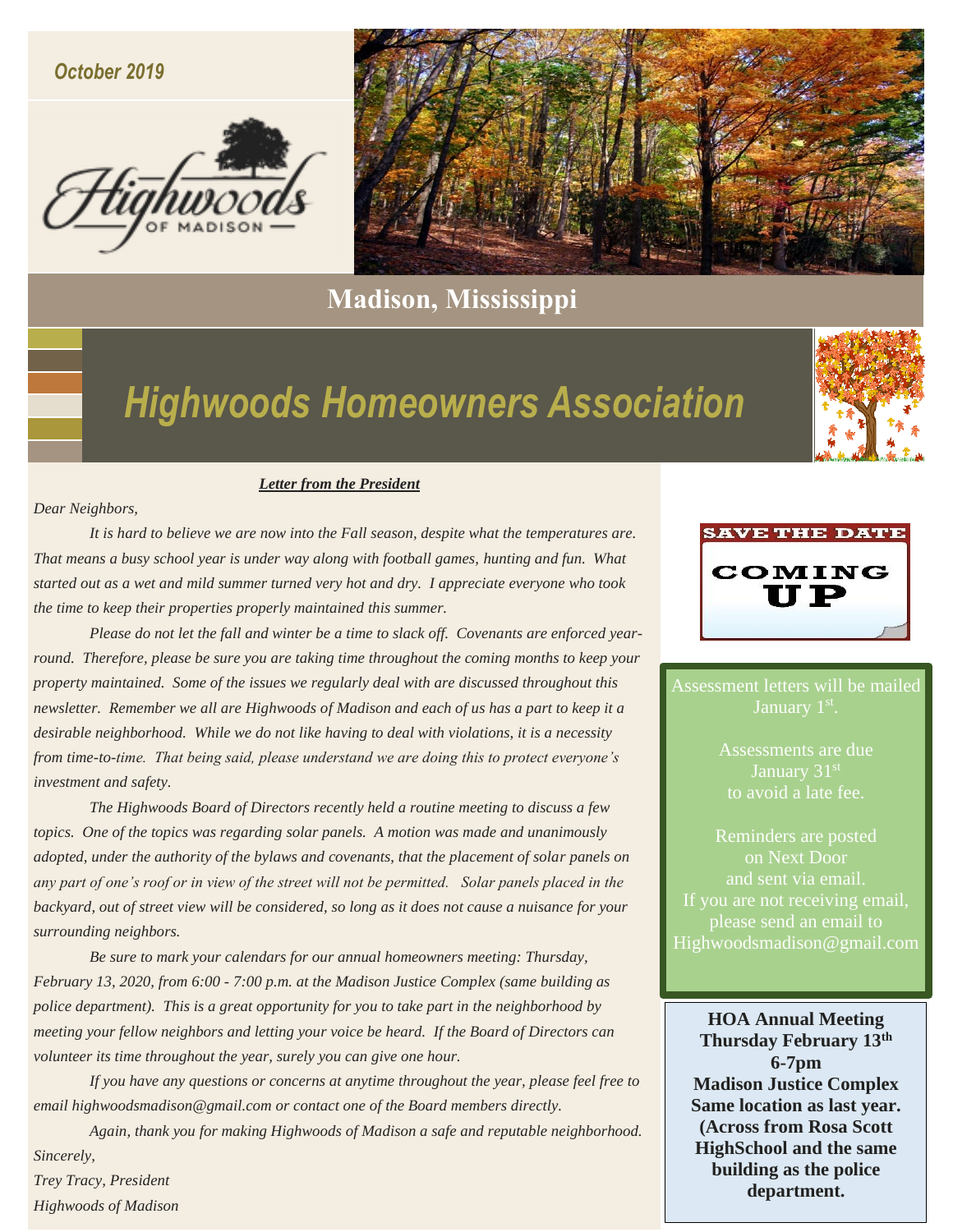



Annual assessments were stagnant for 5 years. So last year a slight increase was added raising the yearly rate from \$180 to \$198. This year another small increase will be added bringing our annual assessments to \$215. The Board has determined that this additional increase to the annual assessment is needed to keep up with the increase in expenses and to budget for future projects. The covenants allow for up to a *10% increase per year* without a vote, Article IV, Section 3(a); Increases over 10% per year require a full vote of the homeowners. Our new annual assessment will be \$215 beginning in January 2020. A final increase *may* be added in 2021 to bring our assessments to \$225. We do not anticipate another increase beyond that (at this time).

For 2019, our annual income was \$20,988 (106 homeowners x \$198). This income pays for our front entrance landscaping, insurance, electric and water bills, postage and PO Box rental, welcome baskets, and misc. repairs (usually electrical and sprinklers). In 2020 our anticipated income will be \$22,790.

The HOA intended to begin upgrades on the front entrance this past year but the fire caused by a lightning strike delayed that plan. It took several months, but everything at the front entrance is back in working order. The security cameras were not damaged, but the fence, irrigation and electrical panel all had to be replaced. The final cost of repairs was approximately \$5500.

 Now we can once again focus on updating the front entrance appearance. We plan to seek bids for lighting as well as the landscaping. Replacing the lighting (39 regular landscape lights, 2 large landscape lights, 2 sconces and 1 monument sconce as well as wiring) will easily run about \$8,000-10,000. Updating the landscaping will be several thousand dollars as well. We plan to start requesting bids for the lighting and landscaping in the next few weeks. If you have a company to recommend, or ideas for the front entrance please contact the Board at [highwoodsmadison@gmail.com](mailto:highwoodsmadison@gmail.com)

HOA finances, projects and expecteded expenditures are discussed at the annual meeting in February. Attendees are provided with the annual budget and annual financial report. The Board is more than happy to provide these documents to homeowners upon request. Please join us and give your input to your Homeowner's Association.

Thank you to our neighbor, David Lyle, CPA! David has been preparing our annual tax return for quite a number of years free of charge!





#### It's YOUR HOA

*Interested in being more involved in the neighborhood? Have you thought about being part of the Board of Directors? Want to help plan a neighborhood activities or help decorate the front entrance for the holidays? Got an idea for a neighborhood activity or improvement?*

*Being on the Board of Directors is not a requirement to being involved in the HOA. Anyone can help with planning an activity, decorating the front entrance or just keeping an eye out on your street for unusual activity. But if you want to be a bit more involved, volunteer with the Board of Directors!*

*Highwoods homeowners volunteer to be on our board of directors for a term of 1 year beginning in February. The time commitment for serving on the Board varies throughout the year, but all of the current Boardmembers work fulltime and have many other personal and family commitments while still helping to make Highwoods a great neighborhood.* 

*Email the HOA or call a board member to find out more about getting involved with your HOA or joining the Board. Elections will be held February 13th at the annual HOA meeting Highwoodsmadison@gmail.com*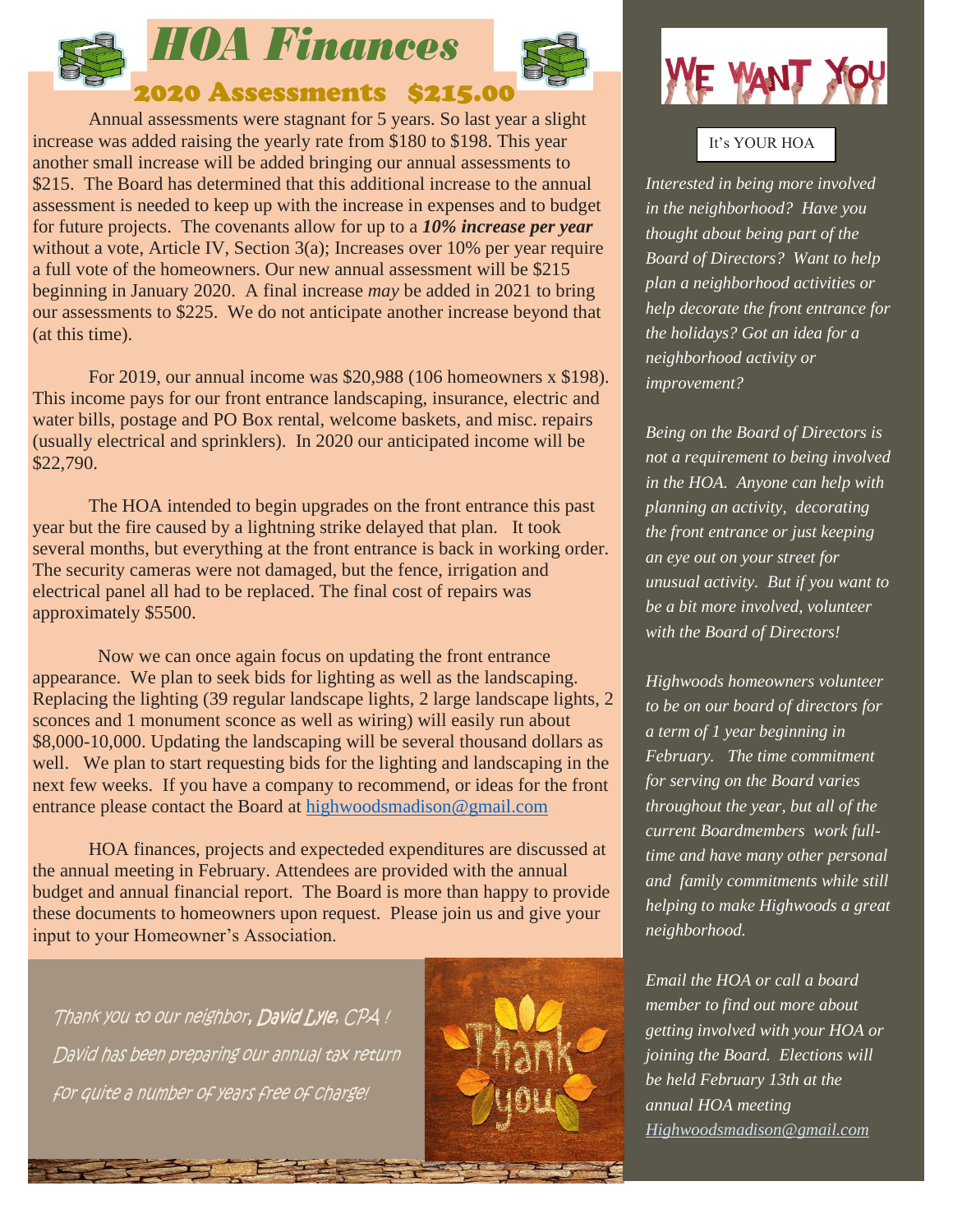#### **Covenants and by-laws are emailed to all new homeowners but all homeowners should review them periodically. Covenants and By-Laws can be found on our HOA website highwoodsofmadison.com**

The most common items the Board encounters with covenant violations are parking on the street, yard maintenance, and trash cans left out. Covenant violations are dealt with initially by email or letter. The majority of the time homeowners comply quickly and no further action is required. However, if no response is received to the initial contact, a second letter is sent via email or letter. Should there still be no response, *the third letter will come from the HOA attorney and it will incur legal expenses for the homeowner.* Legal fees start at \$157. The HOA will pay the lawyer but the homeowner, per the covenants, will reimburse the HOA for legal fees to enforce the covenants.

The Board is more than happy to avoid legal fees so please respond to any letters/emails promptly. Any extenuating circumstances (illness, injury, etc) will be taken into account if the HOA is notified. However, simple failure to respond to the HOA letters in a timely manner does not eliminate a homeowner's obligation to adhere to the HOA covenants. Simply send an email to the HOA email or call a board member if you are contacted regarding a covenant violation.

❖ **Exterior changes to your home and landscaping probably require HOA approval**. If you are changing paint colors, removing trees, adding a fence, replacing a roof or any project that can be seen from the street, please contact the HOA prior to starting your project. Usually a quick email exchange can keep your project on track. Some projects (like a new roof) require a letter from the HOA in order to obtain a permit from the City of Madison. All reputable roofers in the area are aware of this requirement. If your roofer doesn't mention the permit, consider a different roofer. Requests diretly from contractor *will not* be accepted. All requests must come the homeowner.

❖ **Dead trees in your yard should be removed**. For safety reasons, please check your trees. Any dead trees or branches should be removed by a professional. A dead tree can be hazardous to your home or your neighbor's home. You could be liable if your dead tree falls on your neighbor's house. So before the winter winds roll in, contact a professional and have that dead tree removed. There are a number of recommendations on Nextdoor for tree removal companies. Healthy trees should not be removed without HOA approval.

❖ **Parking of recreational vehicles in your front yard and driveway is prohibited**. The occasional overnight when coming home from a long day of fun is ok but more than that violates covenants.

❖ **Yard maintenance is required.** This includes edging sidewalks/driveways, removing weeds, maintaining flower beds and bushes, raking leaves. There are always businesses and neighborhood teens looking for yard jobs on Nextdoor if you don't have time to maintain your yard on your own this fall.

❖ **Exterior home maintenance is required.** Gutters should be kept clean and in good repair if they are present. Chipped paint should be addressed. (*a change in paint color requires HOA approval*). Damaged shutters, sagging fences, missing fence pickets, garage doors, etc. should be repaired.

❖ **Personal vehicles must be parked on your driveway or in your garage.**  Homeowners are not allowed to park on the sidewalk or in the yard at any time or on the streets overnight. The occasional overnight guest parking on the street is allowed.